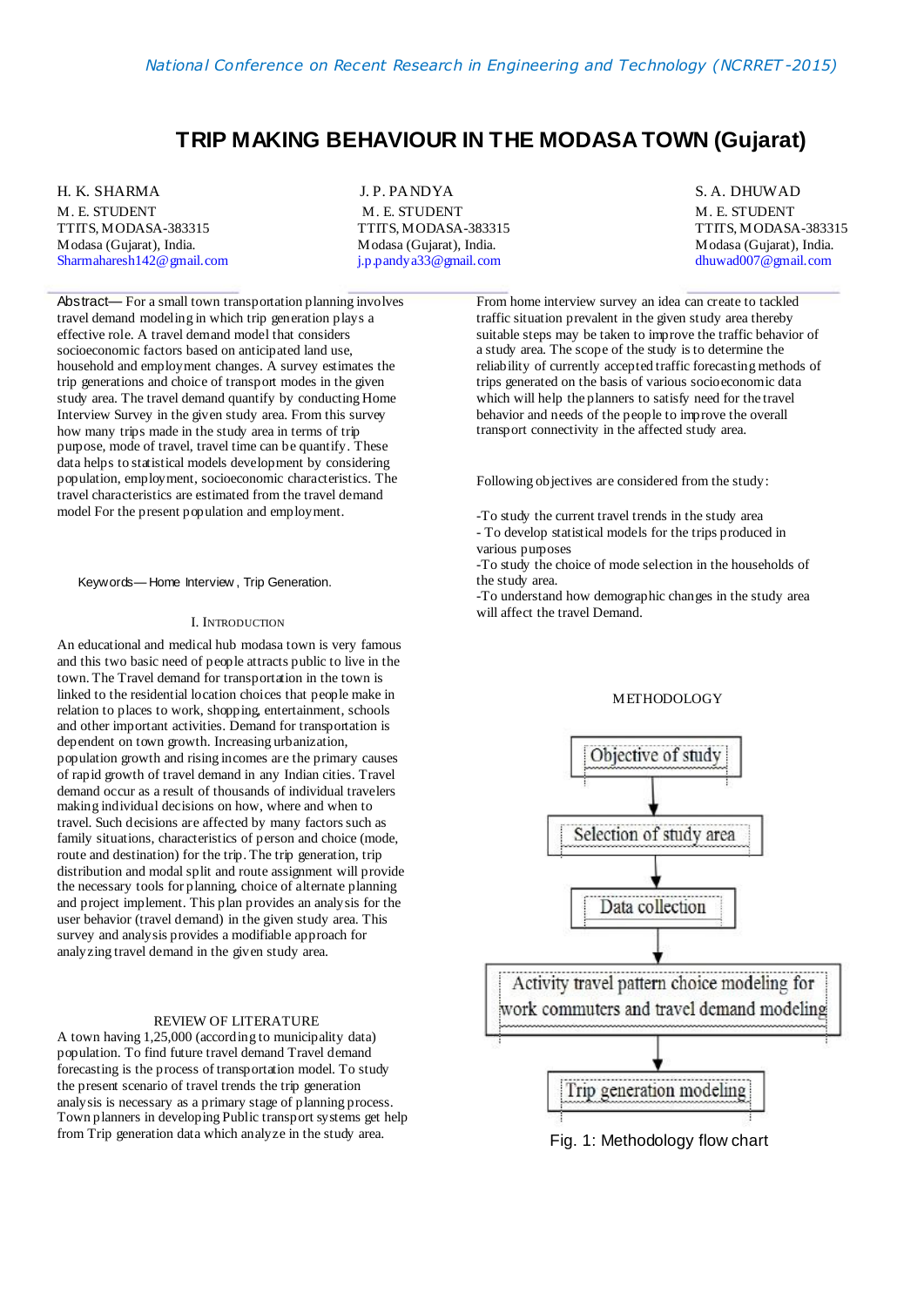## TRAVEL DEMAND MODELLING

Rate methods with linear regression equations (1) are the most frequently used methods to evaluate the number of generated trips based on historical data. Transport generated trips are expressed as the number of trips per unit  $X$ , where  $X$  – the factor that describes the activity of land use, for example, for retail – the gross leasable area, for residential buildings – the number of apartments.

As per home interview survey data linear regration is carryout in an Axel using linest function in all considered zones  $x1=$ Household size, X2=Worker, X3= Vehicle ownership, Y= Daily trips.are found dominant factors for trip generation. The equation are shown below.

Linear regression equations evaluate the number of generated trips that attract research area (dependent variable) from independent variables

 $Y = A + B_1X_1 + B_2X_2 + \ldots + B_nX_n$ …….(1)

Zone-2 (Gandhi vada)

 $Y= 2.8499+ 1.49X_1+ 0.574X_2+ 0.902X3$ …….(2)

 $R_2 = 0.691$ 

Zone – 3 (Megharaj Road)

 $Y= 1.531+ 2.09X1+ 1.34X2+4.32X3$ …….(3)

 $R_2 = 0.478$ 

Zone – 4 (Malpur Road)

 $Y= 0.875+ 1.163X_1+ 0.428X_2+2.39x3$ …….(4)

 $R_2 = 0.567$ 

From this equation obtain maximum R<sub>2</sub>=0.691.

X1=Household size X2=No. of Workers X3= Vehicle ownership Y= Daily trips

Where  $Y$  – the dependent variable (trips/household), x1, x2... – independent variables (population, number of apartments,gross leasable area), b1, b2..bn – regression coefficients that show to what extent Y changes, if n variable increases. The current paper considers various information systems for trip generation calculation based on regression equations and/or average rates.

## STUDY AREA



Fig. 2: Study area



Fig. 3: Study area of Modasa (Zone 2, 3 &4)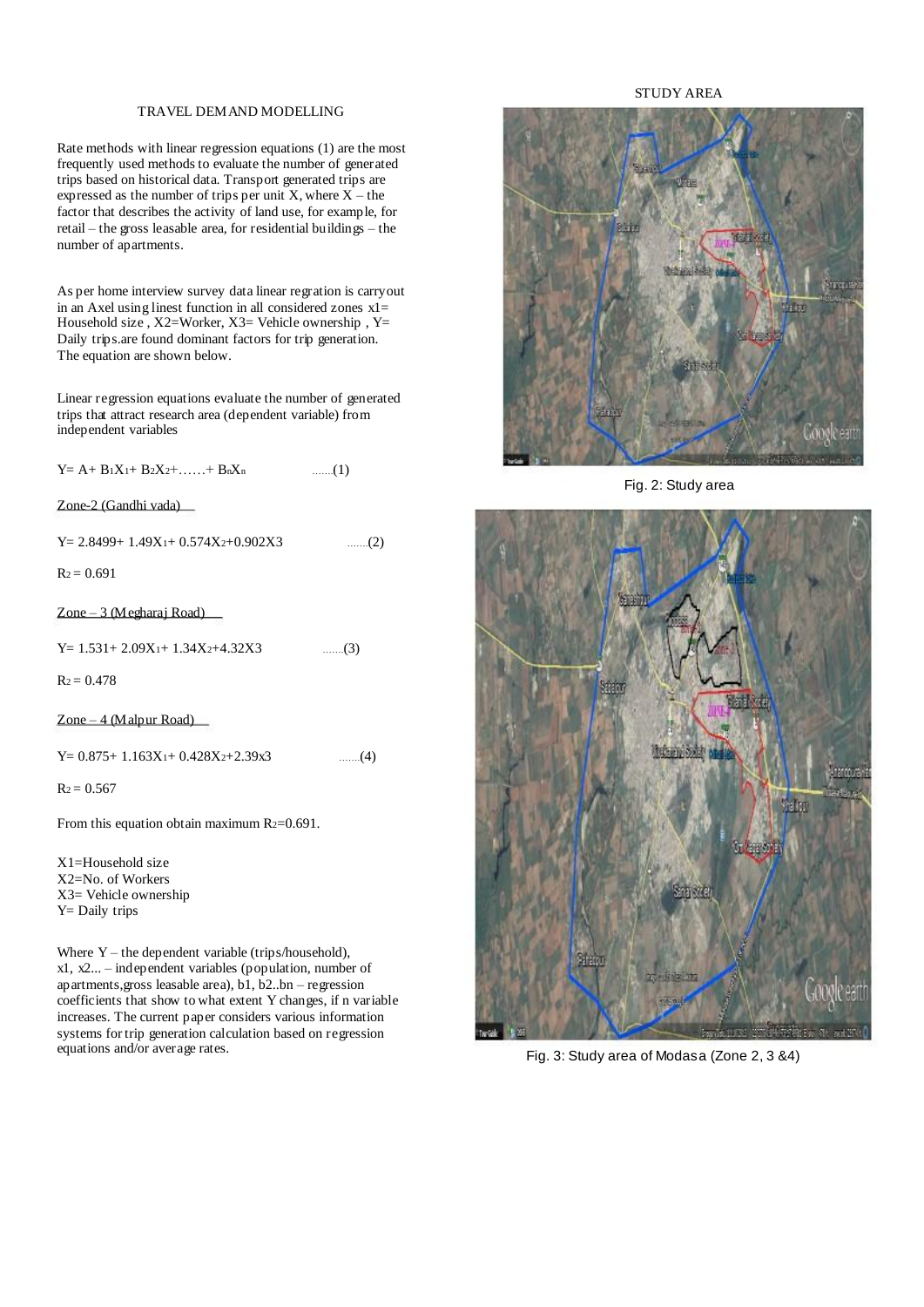Modasa town in gujarat has 12 wards. The ward wise updated land use maps of Modasa town was developed by using Remote Sensing and GIS techniques with the help of high resolution satellite image maps. In this study, the google image (21stJANUARY 2015) were used to generate the ward wise land use map. The different land use themes were identified by suitable visual interpretation and image classification procedure. Ground truth survey is also done to improve the accuracy of the land use classification.

## TRAVEL BEHAVIOUR STUDY

Home Interview Survey is the one of the most reliable type of surveys for collection of origin and destination data. The survey is essentially intended to yield data on the travel pattern of the residents of the household and the general characteristics of the household influencing trip-making. It is impractical and unnecessary to interview all the residents of the study area. The sample size for the Home Interview Survey is taken as 15% of the total number of residents in the study area.

#### TRIP PURPOSE DISTRIBUTION

The data showed 42% work based trips followed by 19% school trips, 12% collage trips, 27% recreational trips were produced in the study area as shown in figure.



Fig. 4: Trip Purpose Distribution Chart

## TRAVEL MODE DISTRIBUTION



Fig. 5: Travel mode distribution

54% people preferred two-wheeler as the mode of travel followed by 13% giving preference to walk, 07% bicycle, 06% four-wheeler as Shown in figure.

## GENDER CLASSIFICATION

The distribution of employees by gender is shown in the figure. It is observed that 78% of them are male and 22% of them are female are working in the commercial areas considered.



Fig. 6: Gender classification

MODES OF TRAVEL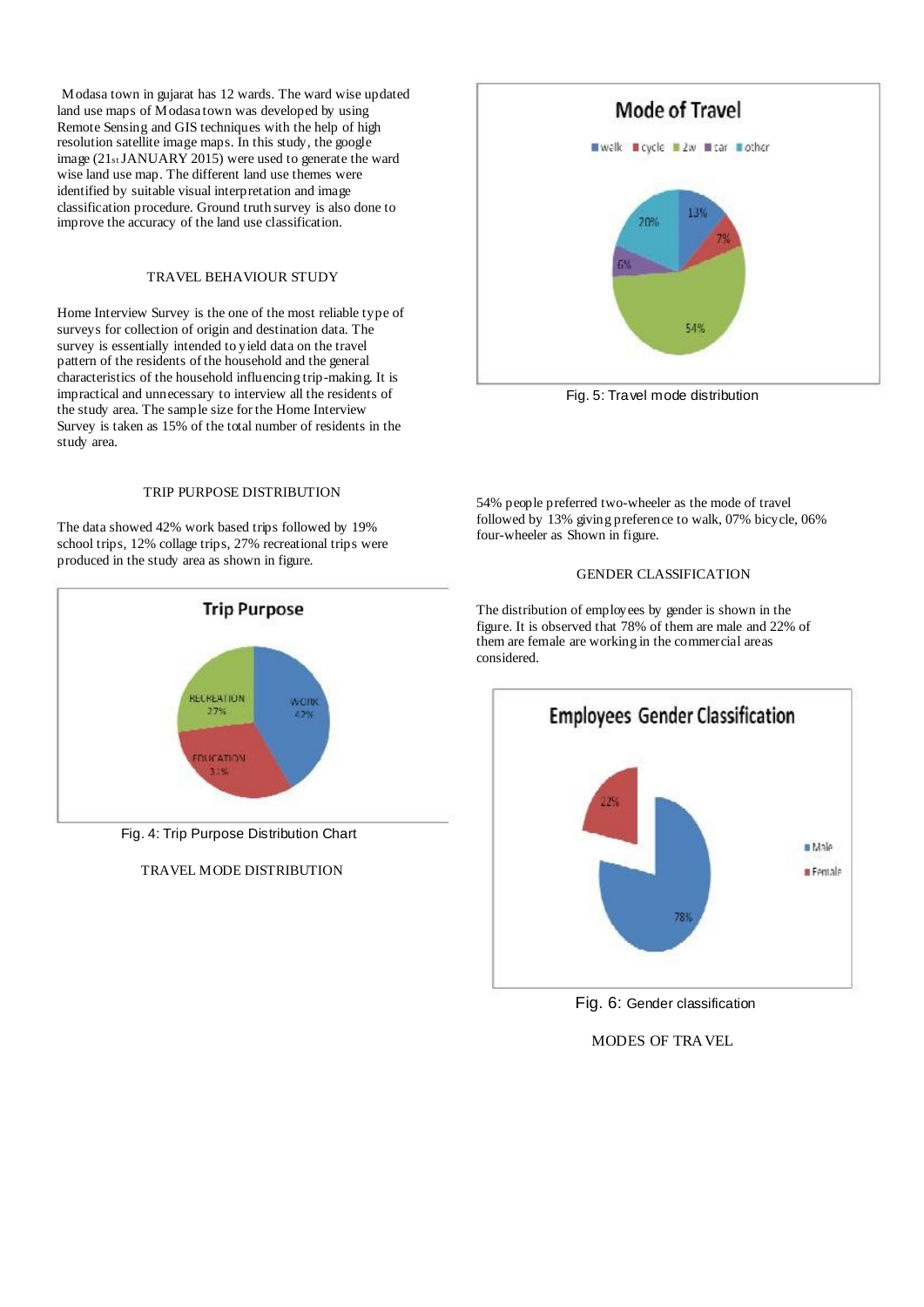During morning peak hour, for most of the trips two-wheelers were preferred followed by bus while walking was preferred for most of the evening travel trips.



Fig. 7: Travel mode during day session



Fig. 8: Travelled distance of trip for various purpose

## TABLE:1

Category analysis for H. H. Size Vs vehicale ownership

| Н.               | <b>VEHICALE OWNER SHIP</b> |     |              |      |      |
|------------------|----------------------------|-----|--------------|------|------|
| Н.               |                            |     | 1234 QR MORE |      |      |
| <b>SIZE</b>      |                            |     |              |      |      |
| $\overline{1-2}$ | 2.0                        | 4.0 | 3.25         | 5.5  | 0.0  |
| $3 - 5$          | 12.0                       | 8.6 | 9.03         | 10.4 | 12.4 |
| $6 - 8$<br>9-11  | 0.0                        | 0.0 | 6.0          | 19   | 25   |
|                  | 0.0                        | 0.0 | 0.0          | 0.0  | 20   |



Fig. 9: Vehicle ownership vs H. H. Size relationship (X axis: H. H. Size, Y axis: Average trips per day)

## **CONCLUSION**

At Modasa town total samples collected from the Household interviews were 900.from the home interview survey can be as concluded below:

1) The average household size was found to be 4, with a maximum household size of 11 and a minimum household size of 1.

2) Monthly income data for residential areas showed that 18% people were having a monthly income of Rs5000 - Rs10000.A total of 61% people in residential areas were found to have a monthly income between Rs10000 -Rs20000 and 21% people in residential areas were found to have a monthly income more than Rs20000.

3) Two wheelers stood out asthe most preferred mode of travel with 55%, 10% walking, 8% cycle and 7% car trip, while 20% people opted for public transport systems in residential and commercial areas.

4) About 49% of the total trips generated were within  $4 \text{ km} - 8$ km in localities.

5) The survey data showed that 42% trips in residential areas are work based and are limited to a distance of 4km – 8km. College based trips accounted for 12% of the trips ranging in a distance from 0km – 6km, whereas about 19% were school based trips within 0km – 8km.

6) The statistical models so developed on the basis of these travel patterns in residential areas showed a total of 42% work based trips followed by 31% educational trips per day. 27% recreational trips were found to be generated in the study area per day.